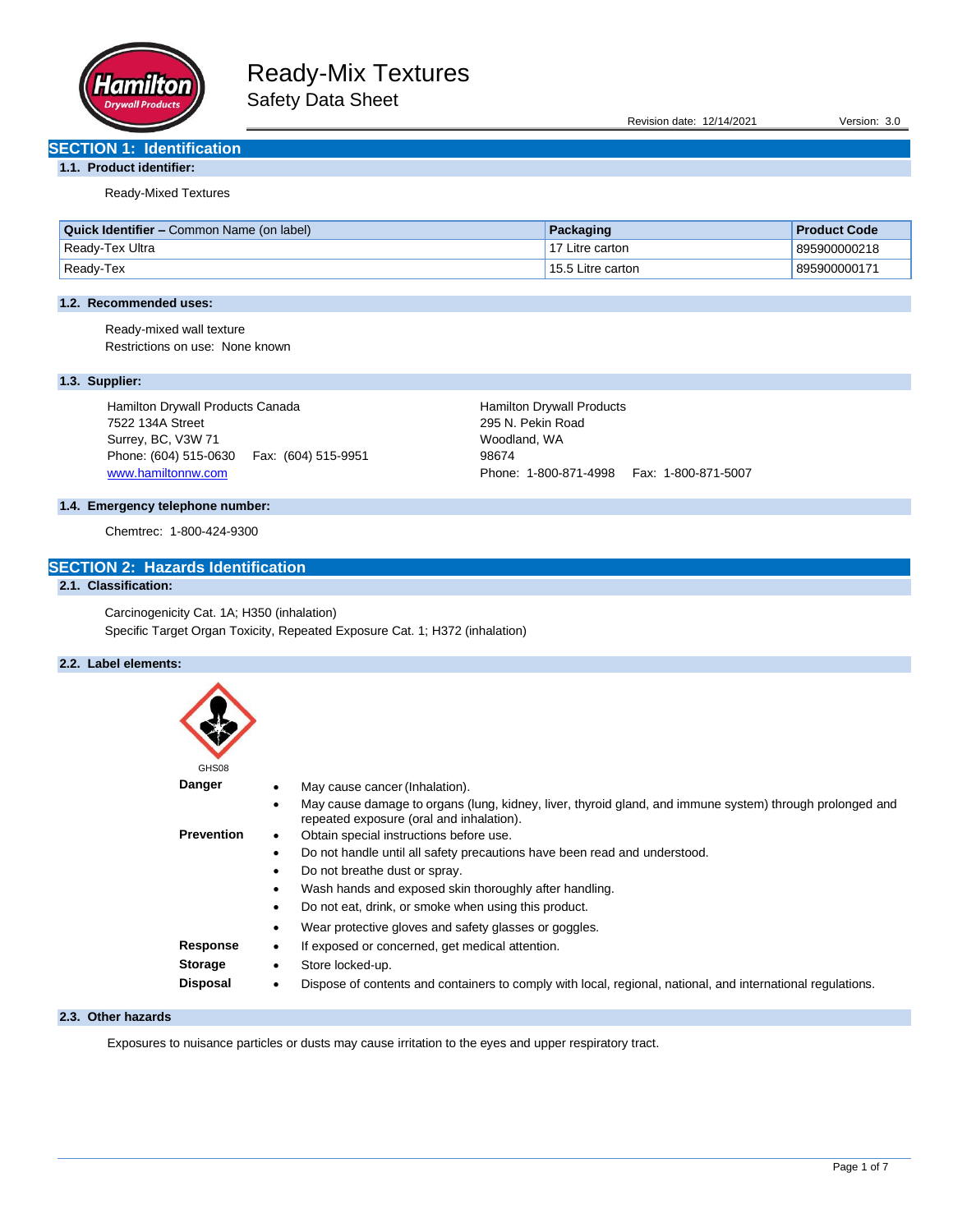

Revision date: 12/14/2021 Version: 3.0

## **SECTION 3: Composition / Information on Ingredients**

| <b>Chemical Name</b>                                                                                  | <b>CAS No.</b> | <u>Wt. %</u> |
|-------------------------------------------------------------------------------------------------------|----------------|--------------|
| Calcium carbonate                                                                                     | 1317-65-3      | 52           |
| Perlite                                                                                               | 93763-70-3     |              |
| Titanium dioxide                                                                                      | 13463-67-7     |              |
| Total Crystalline silica – Not added directly but present as an impurity in ingredients listed above. | 14808-60-7     | $0.1 - 0.3$  |

# **SECTION 4: First Aid Measures**

#### **4.1. Description of first aid measures:**

**Inhalation:** If breathing is difficult, remove affected person to fresh air and keep at rest in a position comfortable for breathing. If exposed or concerned: Get medical attention.

**Eye Contact:** Rinse cautiously with water for several minutes. Remove contact lenses if present and easy to do. Continue rinsing. If irritation persists get medical attention.

**Skin Contact:** If on skin, wash with plenty of soap and water. If skin irritation or rash occurs get medical advice. Take off contaminated clothing and wash it before reuse.

**Ingestion:** If swallowed, call a POISON CENTER or doctor. Rinse mouth. Never give anything by mouth if victim is rapidly losing consciousness, or is unconscious or convulsing.

#### **4.2. Most important symptoms / effects acute and delayed:**

**Inhalation:** Exposures to airborne dust may cause irritation to the upper respiratory tract; symptoms of exposure may include sneezing, coughing and sore throat.

Prolonged or repeated exposure to fine airborne crystalline silica dust may cause damage to lung tissue, a disease called silicosis. Symptoms of silicosis include cough, shortness of breath upon exertion and chest tightness. The symptoms of silicosis develop following long-term exposures to airborne dusts containing silica. May cause lung cancer by inhalation.

**Eye Contact:** Dust particles may cause mechanical irritation.

**Skin Contact:** Dust particles may cause mechanical irritation.

**Ingestion:** If swallowed, may cause stomach discomfort.

#### **4.3. Indication of any immediate medical attention and special treatment needed:**

Not applicable

## **SECTION 5: Fire-Fighting Measures**

#### **5.1. Extinguishing media:**

Use water and other extinguishing media appropriate to the surrounding fire conditions. Unsuitable extinguishing media: None known.

#### **5.2. Special hazards arising from the product:**

Product is not flammable and does not support combustion.

## **5.3. Special protective equipment and precautions for fire-fighters:**

As for any fire, fire-fighters protective clothing and positive pressure SCBA may be necessary.

## **SECTION 6: Accidental Release Measures**

#### **6.1. Personal precautions, protective equipment and emergency procedures:**

Wear adequate personal protective equipment, including an appropriate respirator as indicated in Section 8. Isolate spill area, preventing entry by unauthorized persons. Ventilate the spill area if airborne dust is present.

## **6.2. Environmental precautions:**

Prevent releases into the environment.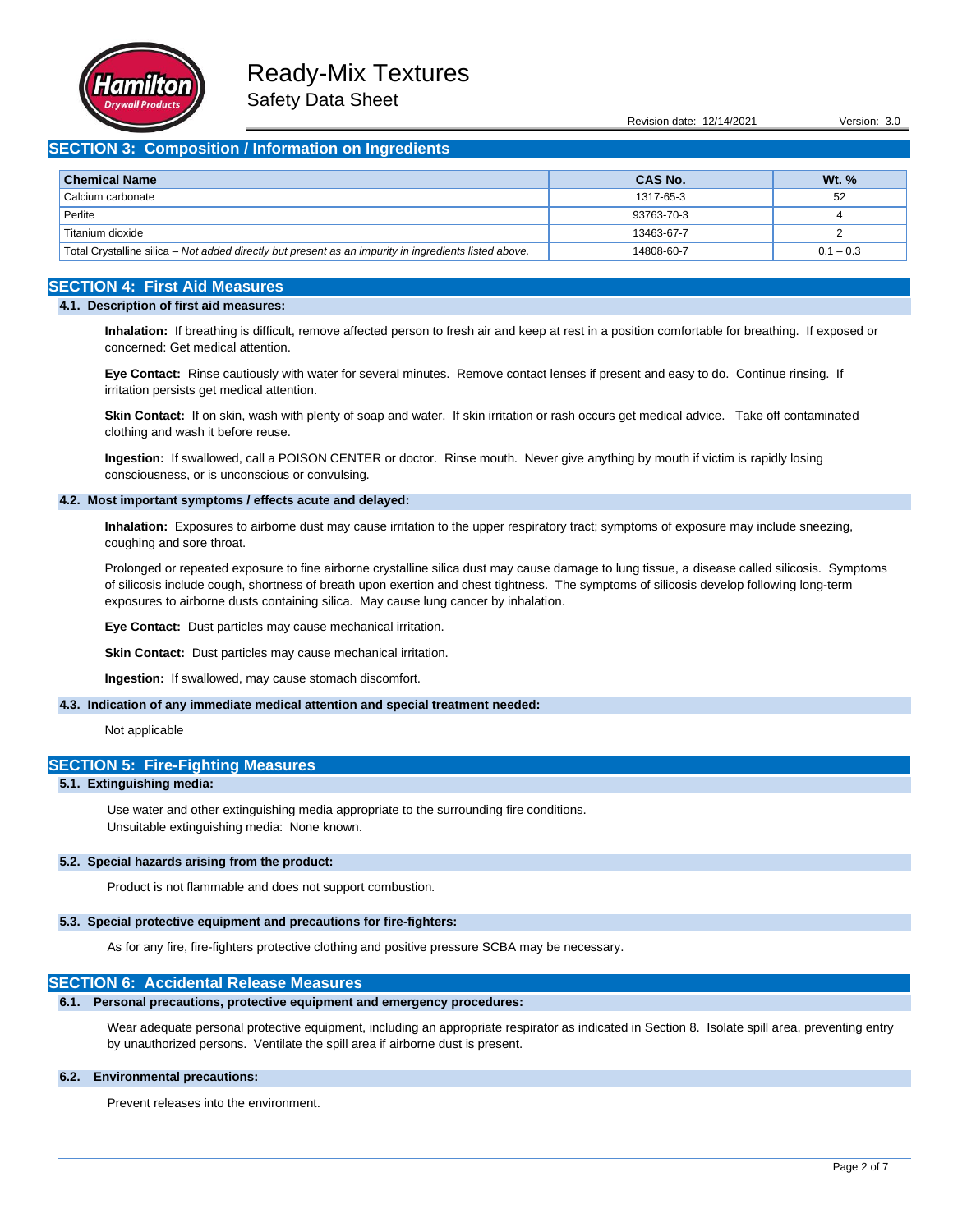

## **6.3. Methods and material for containment and cleaning-up:**

Use methods that avoid raising dust in the air. Scoop or shovel spilled material or vacuum dust with equipment fitted with a HEPA filter and place in a closed, labelled waste container. Small spills may be picked up with a damp cloth or mop.

# **SECTION 7: Handling and Storage**

#### **7.1. Precautions for safe handling:**

Obtain special instructions before use.

Do not handle until all safety precautions have been read and understood.

Do not breathe airborne dusts or spray.

Wear eye protection and gloves.

In workplaces where occupational exposure limits are exceeded, wear appropriate respiratory protection. (See Section 8).

Read the label and follow the directions for use.

Wash hands and exposed skin thoroughly after handling.

Do not eat, drink or smoke in the workplace where this product is handled.

#### **7.2. Conditions for safe storage, including any incompatibilities:**

Store in dry conditions and protected from weather. Keep containers closed when not in use. Keep out of reach of children.

### **SECTION 8: Exposure Controls / Personal Protection**

# **8.1. Control parameters:**

**Occupational Exposure Limits:** Consult local authorities for acceptable exposure limits.

| Ingredient                 | <b>ACGIH<sup>®</sup> TLV<sup>®</sup></b> | <b>U.S. OSHA PEL</b>                                                                         | <b>RSST VEMP (CNESST – Quebec)</b>                                    |
|----------------------------|------------------------------------------|----------------------------------------------------------------------------------------------|-----------------------------------------------------------------------|
| Calcium carbonate          | Not established                          | 15 mg/m <sup>3</sup> (total dust)<br>5 mg/m <sup>3</sup> (respirable fraction)               | 10 mg/m <sup>3</sup> (total dust)                                     |
| Perlite                    | Not established                          | Not established                                                                              | 15 mg/m <sup>3</sup> (total dust)<br>5 mg/m <sup>3</sup> (respirable) |
| Titanium dioxide           | 10 mg/m $3$                              | 15 mg/m <sup>3</sup> (total dust)                                                            | 10 mg/m $3$ (total dust)                                              |
| Crystalline silica, quartz | $0.025$ mg/m <sup>3</sup> (respirable)   | Quartz (total dust):<br>30 mg/m <sup>3</sup> / %SiO <sub>2</sub> +2)<br>Quartz (respirable): | 0.1 mg/m <sup>3</sup> (respirable)                                    |
|                            |                                          | 0.05 mg/m <sup>3</sup> / $(\%SiO2 +2)$<br>Table Z-3                                          |                                                                       |

#### **8.2. Exposure controls:**

**Engineering Controls:** General ventilation is adequate for application of product in its original form. If airborne particulates are generated, monitor concentrations in air and provide local exhaust ventilation when any exposure guideline is exceeded. Dust collection systems must be designed and maintained to prevent the accumulation and recirculation of respirable silica into the workplace air.

If engineering controls and work practices are not effective in controlling exposure to this material or if adverse health symptoms are experienced, wear suitable personal protection equipment including approved respiratory protection.

**Eye/Face Protection:** Wear safety glasses or goggles.

Skin Protection: Wear protective gloves; e.g. nitrile gloves. Where workplace conditions generate dust, wear protective clothing; e.g. coveralls. Launder contaminated clothing before re-wearing, or discard.

**Respiratory Protection:** When dust or spray concentrations in air exceed the occupational exposure guideline, wear an approved airpurifying respirator.

NIOSH recommendations for Crystalline silica (respirable dust); concentrations in air: Up to 0.5 mg/m<sup>3</sup>: particulate respirator equipped with an N95, R95, or P95 filter (including N95, R95, and P95 filtering facepieces) except quarter-mask respirators. The following filters may also be used: N99, R99, P99, N100, R100, P100.

Up to 1.25 mg/m<sup>3</sup>: Powered air-purifying respirator with high-efficiency particulate filter; or SAR operated in a continuous-flow mode. Up to 2.5 mg/m<sup>3</sup>: air-purifying, full-facepiece respirator with an N100, R100, or P100 filter. Up to 25 mg/m<sup>3</sup> Positive pressure SAR.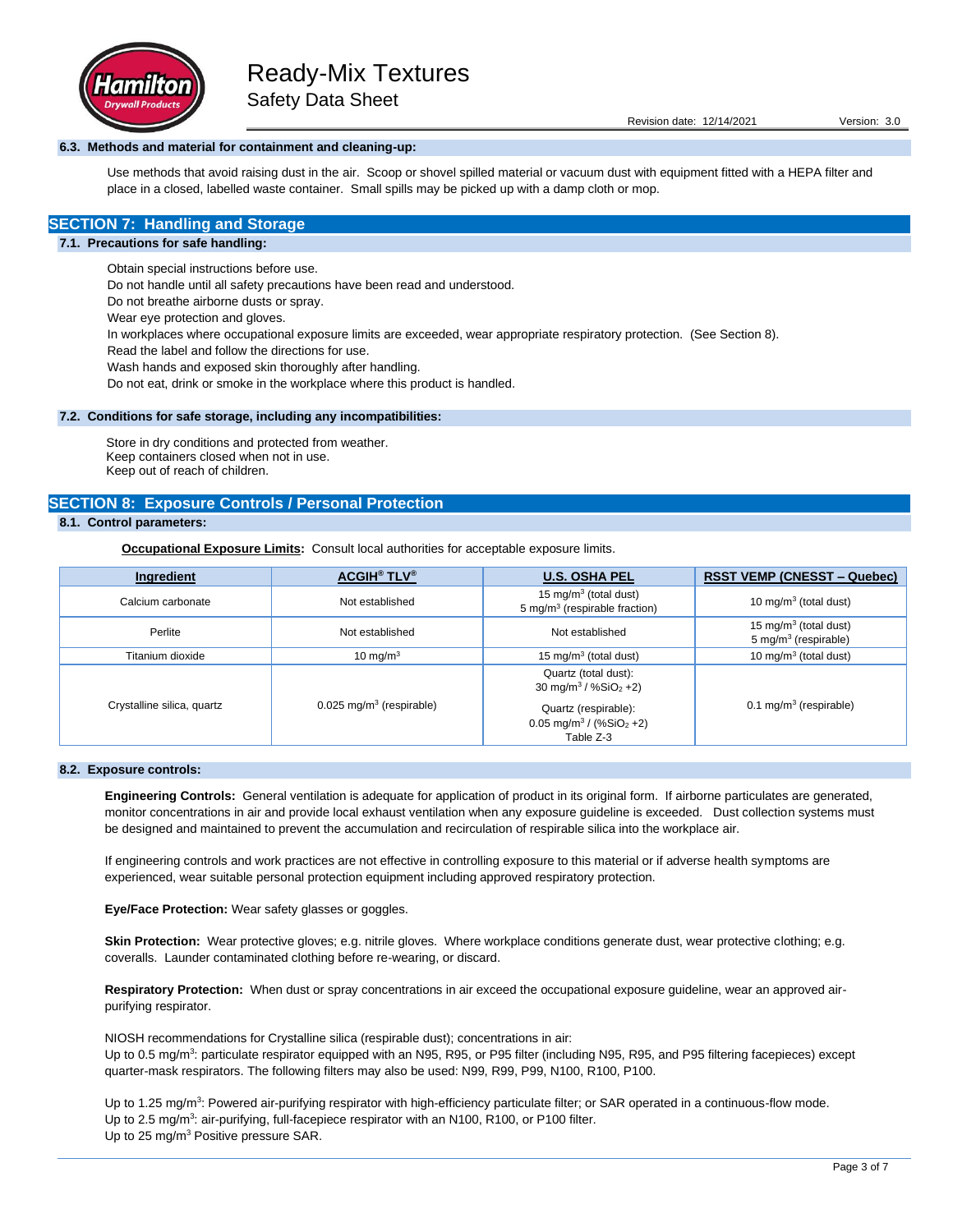

Revision date: 12/14/2021 Version: 3.0

A respiratory protection program that meets the regulatory requirement, such as OSHA's 29 CFR 1910.134, ANSI Z88.2 or Canadian Standards Association (CSA) Standard Z94.4, must be followed whenever workplace conditions warrant a respirator's use.

# **SECTION 9: Physical and Chemical Properties**

# **9.1. Information on basic physical and chemical properties:**

| Appearance                                     | Paste, semi-solid. Off white     |
|------------------------------------------------|----------------------------------|
| Odour                                          | Faint                            |
| Odour threshold                                | Not available                    |
| рH                                             | $\div$ 7 – 10 (aqueous slurry)   |
| Melting point / Freezing point                 | Approximately 0 °C               |
| Initial boiling point and boiling range        | : Approximately 100 $^{\circ}$ C |
| Flash point                                    | Not applicable                   |
| Flammability                                   | Not flammable or combustible     |
| Auto-ignition temperature                      | Not available                    |
| Upper / lower flammability or explosive limits | Not applicable                   |
| Evaporation rate                               | Not applicable                   |
| Vapor pressure                                 | Not applicable                   |
| Vapor density                                  | Not applicable                   |
| Relative density                               | : $1.2 - 1.8$ (water = 1)        |
| Solubility (ies)                               | Low solubility in water          |
| Partition coefficient (n-octanol / water)      | Not available                    |
| Decomposition temperature                      | Not available                    |
| Viscosity                                      | 300-800 Brabender Units          |
| VOC content                                    | : $<$ 3 g/L                      |

# **SECTION 10: Stability and Reactivity**

## **10.1. Reactivity:**

Not reactive under normal conditions of use.

#### **10.2. Chemical stability:**

Normally stable.

#### **10.3. Possibility of hazardous reactions:**

None known.

# **10.4. Conditions to avoid:**

Avoid accumulations of dust.

#### **10.5. Incompatible materials:**

Strong acids. Strong oxidizing agents.

### **10.6. Hazardous decomposition products:**

Calcium oxide, corrosive fumes, may form if product is exposed to extreme heat 825 °C (1517 °F).

# **SECTION 11: Toxicological Information 11.1. Information on toxicological effects:**

#### **Likely routes of exposure**

Inhalation; Skin contact; Eye contact.

#### **Acute toxicity**

**Inhalation:** Data not available. None of the natural mineral component substances are toxic or harmful by inhalation.

**Ingestion:** Data not available. None of the natural mineral component substances are toxic or harmful if swallowed.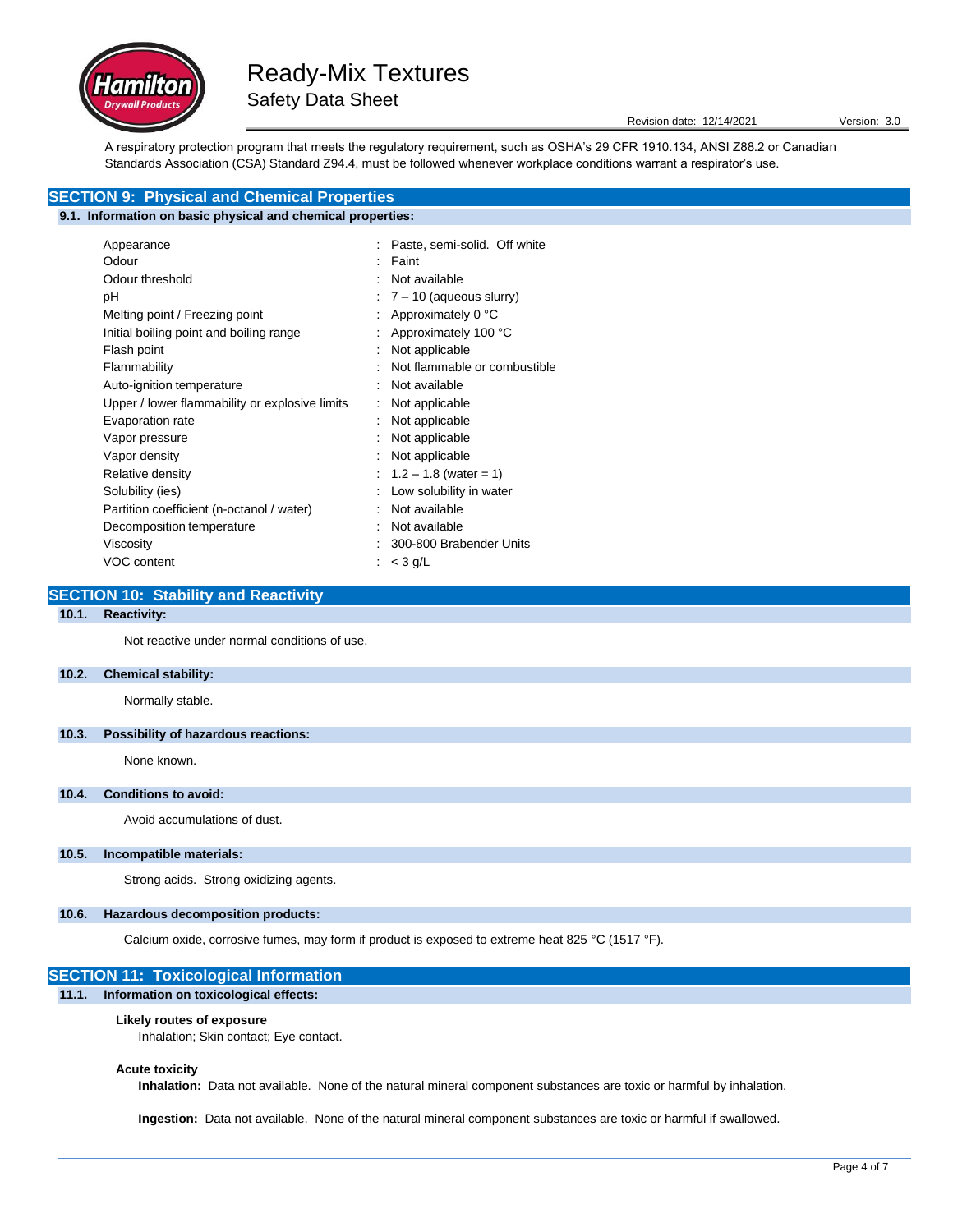

**Skin:** Data not available. Component natural mineral component substances are not known to be absorbed through the skin.

#### **Acute toxicity data:**

Acute toxicity estimate (oral) of the mixture: >7000 mg/kg (rat) based on data for the component substances. Low dermal and inhalation acute toxicity based on evidence from animal tests.

| Ingredient        | $LD_{50}$ Oral (mg/kg) | $LD_{50}$ Dermal (mg/kg) | $LC_{50}$ Inhalation (ppm, 4 hrs.) |
|-------------------|------------------------|--------------------------|------------------------------------|
| Calcium carbonate | 6450 (rat)             | Not available            | Not available                      |
| Perlite           | >13000 mg/kg (mouse)   | Not available            | Not available                      |
| Titanium dioxide  | >25000 mg/kg (rat)     | >10000 mg/kg (rabbit)    | $>6820 \text{ mg/m}^3$ (rat)       |

## **Skin corrosion / irritation**

Data not available. May cause skin dryness and abrasive irritation in contact with the skin.

#### **Serious eye damage / irritation**

Data not available. Particulates in the eye may cause irritation by mechanical action.

#### **STOT (Specific Target Organ Toxicity) – Single exposure**

Data not available

#### **STOT (Specific Target Organ Toxicity) – Repeated exposure**

Repeated exposures to particles containing crystalline silica can cause lung disease (silicosis).

Silicosis is characterized by lung lesions. Symptoms of silicosis include shortness of breath and cough, decreased lung function and weakness.

There is limited evidence of kidney, liver, thyroid gland, and immune system disease in humans following occupational exposures to crystalline silica.

#### **Aspiration hazard**

Does not meet criteria for classification for aspiration toxicity.

#### **Sensitization – respiratory and/or skin**

Not known to be a respiratory or skin sensitizer.

### **Carcinogenicity**

Crystalline Silica:

IARC Crystalline Silica in the form of quartz or cristobalite from occupational sources should be classified as carcinogenic to humans (Group 1).

ACGIH<sup>®</sup> in the form of quartz or cristobalite as A2: Suspected human carcinogen.

Crystalline silica, respirable size, is listed in the Report on Carcinogens by NTP (National Toxicology Program) as known to be a human carcinogen.

#### Titanium dioxide:

IARC long-term inhalation to high concentrations of ultrafine Titanium dioxide is possibly carcinogenic to humans (Group 2B) based on

inadequate evidence in humans and sufficient evidence in experimental animals. ACGIH® A4: Not classifiable as a human carcinogen. NTP: not listed in Report on Carcinogens.

#### **Reproductive toxicity**

Data no available

**Germ cell mutagenicity**

Data not available

#### **Interactive effects**

Tobacco smoking in combination with inhalable silica exposures may have higher risk of developing lung disease. Persons who develop silicosis have a higher risk of contracting tuberculosis if exposed to the tuberculosis bacteria.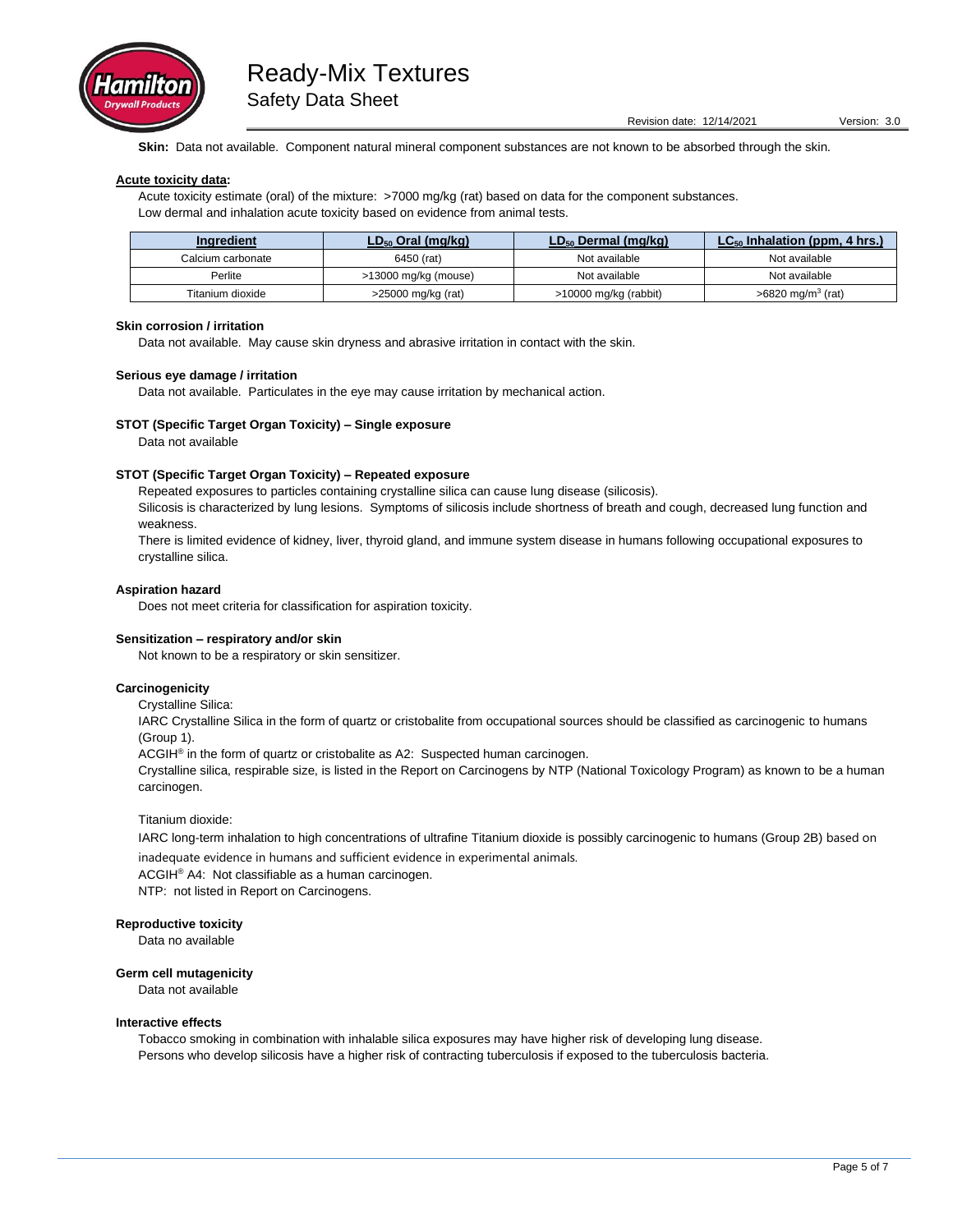

| Revision date: 12/14/2021 | Version: 3.0 |  |
|---------------------------|--------------|--|
|                           |              |  |

# **SECTION 12: Ecological Information**

# **12.1. Toxicity:**

Ecotoxicity data are not available. Composed of natural source minerals.

# **12.2. Persistence and degradability:**

Not available

# **12.3. Bioaccumulative potential:**

Not available

# **12.4. Mobility in soil:**

Not available

# **12.5. Other adverse effects:**

Not available

# **SECTION 13: Disposal Considerations**

# **13.1. Disposal methods:**

Dispose of as an inert solid.

**SECTION 14: Transport Information**

Do NOT discharge into any drains or sewers.

The required hazard evaluation of the waste and compliance with the applicable hazardous waste laws are the responsibility of the user. Dispose of contents/container in accordance with local, regional, national and international regulations.

| 14.1. | <b>UN number:</b>                                                                  |
|-------|------------------------------------------------------------------------------------|
|       | Not regulated by international transport regulations (IMDG, UN Model Regulations). |
| 14.2. | UN proper shipping name:                                                           |
|       | Not applicable                                                                     |
| 14.3. | Transport hazard class(es):                                                        |
|       | Not applicable                                                                     |
| 14.4. | Packaging group:                                                                   |
|       | Not applicable                                                                     |
| 14.5. | <b>Environmental hazards:</b>                                                      |
|       | Not available                                                                      |
| 14.6. | Special precautions for user:                                                      |
|       | Not available                                                                      |
| 14.7. | U.S. Hazardous Materials Regulation (DOT 49CFR):                                   |
|       | Not regulated                                                                      |
| 14.8. | <b>Canada Transportation of Dangerous Goods (TDG) Regulations:</b>                 |
|       | Not regulated                                                                      |
|       |                                                                                    |
|       |                                                                                    |
|       |                                                                                    |